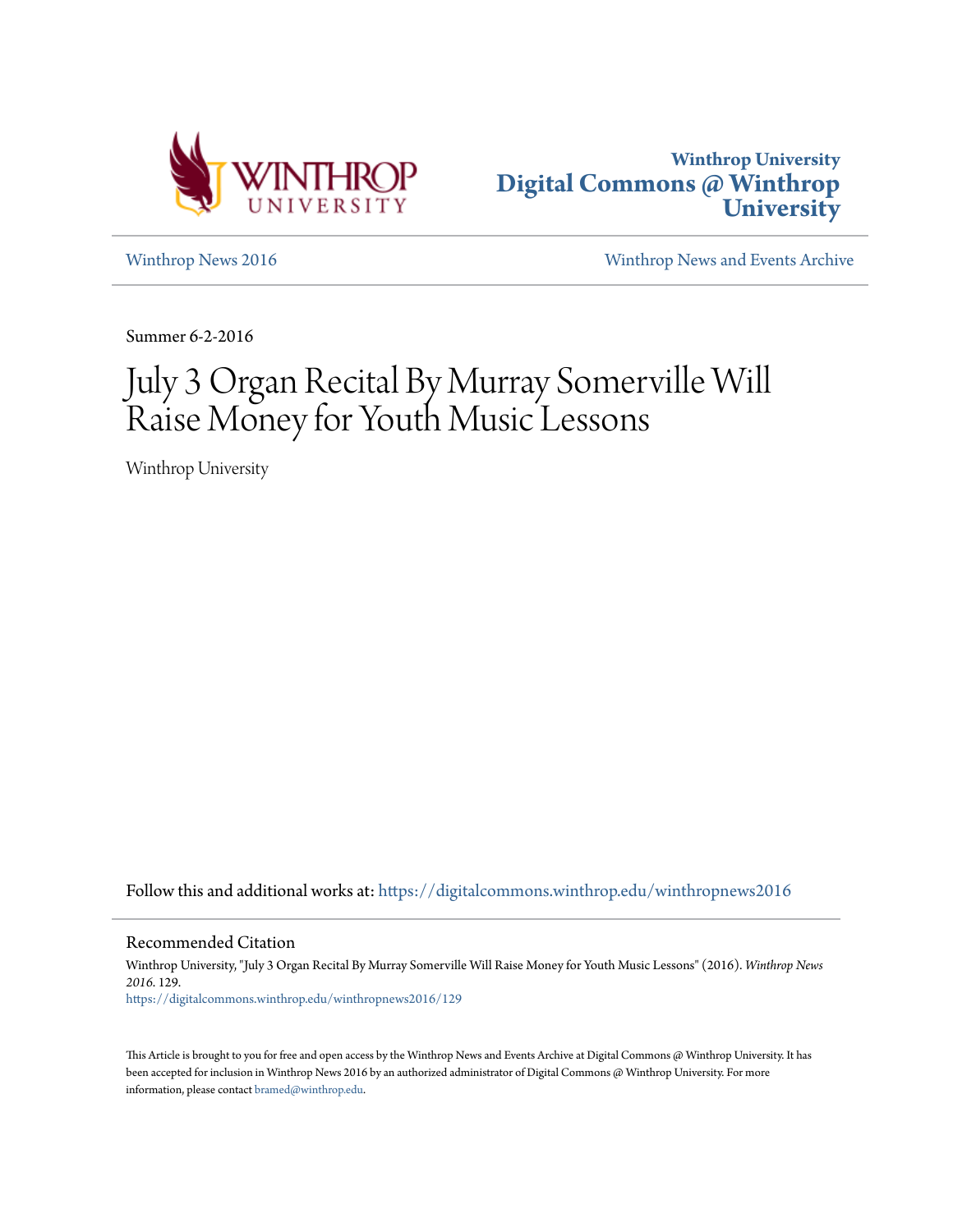

**AFFAIRS ATHLETICS GIVING**

**ABOUT ADMISSIONS & AID ACADEMICS STUDENT**

**O** SHARE

■金々。

All News

Archives

RSS News Feeds

Winthrop in the News

## 06/02/2016 **July 3 Organ Recital By Murray Somerville Will Raise Money for Youth Music Lessons**

### **Quick Facts**

**This event is one of a series of summer recitals** presented by the Charlotte Chapter of the American Guild of Organists to benefit the Stigall Scholarship program.

The 7 p.m. recital will be held in Byrnes Auditorium and is free and open to the public. Donations will be taken at the door following the program.



D.B. Johnson organ

ROCK HILL, SOUTH CAROLINA – An organ recital by **Murray Forbes Somerville**, former Harvard University organist and choirmaster, is set for July 3 at Winthrop University. The event will raise money for organ lessons for area high school students.

It is one of a series of summer recitals presented by the Charlotte Chapter of the American Guild of Organists to benefit the **Stigall Scholarship program**. The scholarships, named for **Anne and Robert Stigall**, longtime musicians at Myers Park Presbyterian Church,

underwrite the cost of organ lessons for young musicians.

Somerville, who also is the artistic director emeritus of **Nashville's Music City Baroque period instrument ensemble**, will perform on Winthrop's famed **D.B Johnson Memorial Organ**. The 7 p.m. recital will be held in Byrnes Auditorium and is free and open to the public.

Donations will be taken at the door following the program.

Listen to Somerville talk about Winthrop's prized organ: https://www.youtube.com/watch? v=ZoEWmZJQYUw

The **July 3 recital** will feature two patriotic pieces – "My country, tis of thee" and "The Star-Spangled Banner" – arranged by composer John Knowles Paine, who was appointed Harvard's first university organist and choirmaster. Somerville's wife, Hazel, a Winthrop alumna from the Class of 1969 who served on the faculty of Vanderbilt University as artistic director of the children's choruses at the Blair School of Music, will join him at the organ for Carson Cooman's "York Concertato." The program also includes four other selections, including works by composer Johann Sebastian Bach.

Born in London and raised in Africa, Somerville studied in Germany, at Oxford, and in New York City, where he met wife Hazel. Somerville's doctorate is from New England Conservatory in Boston.

The Somervilles, who were awarded Winthrop's Medal of Honor in the Arts in 2012, also have ensured that music and organ enthusiasts will have more opportunities to hear and appreciate Winthrop's **D.B. Johnson Memorial Organ**, thanks to their generous contributions to establish two funds - **TheHazel and Murray Somerville Organ Performance Endowment** and **The Friends of D.B. Johnson Memorial Organ Performance Fund**. The funds will provide programming support for the organ and created the **Friends of the D.B. Johnson Memorial Organ Performance Fund Recital Series**.